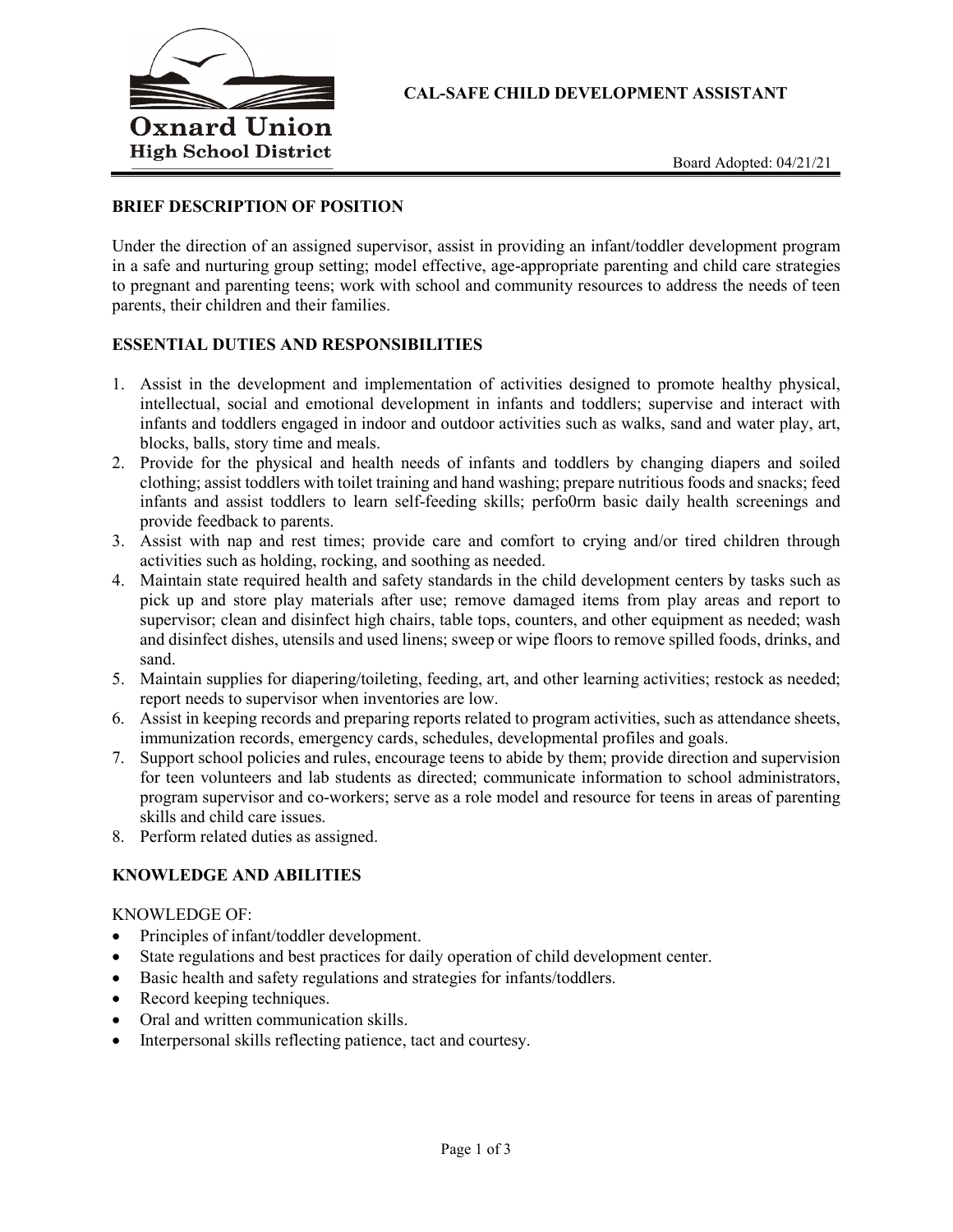## ABILITY TO:

- Model positive parenting skills to teens.
- Provide information and direction to teens in a positive and supportive manner.
- Provide care and guidance to infants and toddlers.
- Learn, apply and explain rules, regulations and procedures of the Child Development Center.
- Establish and maintain cooperative working relationships with children, teens and staff.
- Bend and lift infants/toddlers, pick up toys, perform routine cleaning tasks.
- Assist with toileting, diapering, feeding and other general child-care duties.
- Prioritize the needs of crying and upset infants/toddlers and respond appropriately.
- Perform routine clerical and record keeping duties.

# **REQUIREMENTS**

| <b>WORK YEAR:</b>        | 10 Months                                                                   |
|--------------------------|-----------------------------------------------------------------------------|
| <b>EDUCATION:</b>        | High school graduation or equivalent and                                    |
|                          | Completed one of the following:                                             |
|                          | 6 semester units in early childhood education or child development          |
|                          | OR.                                                                         |
|                          | Accredited Home Economics & Related Occupations Program                     |
|                          | (HERO)                                                                      |
|                          | <b>OR</b>                                                                   |
|                          | Regional Occupation Program (ROP) in Child Development Related              |
|                          | Occupation                                                                  |
| <b>EXPERIENCE:</b>       | At least six $(6)$ months experience in a group day care setting, a portion |
|                          | including infant/toddler care.                                              |
| <b>AUTHORIZATION:</b>    | The Child Development Assistant Permit authorizes the holder to care for    |
|                          | and assist in the development and instruction of children in a child care   |
|                          | and development program under the supervision of a Child Development        |
|                          | Permit (CDP) Associate Teacher, CDP Teacher, CDP Master Teacher,            |
|                          | CDP Site Supervisor, or CDP Program Director, or holders of equivalent      |
|                          | permits issued under previous regulations.                                  |
| <b>TERM AND RENEWAL:</b> | The Child Development Assistant Permit is issued for five years and is      |
|                          | renewable for successive five-year periods. Renewal requires completion     |
|                          | of 105 hours of professional growth.                                        |
| <b>REQUIREMENTS:</b>     | Option 1: Completion of 6 college semester units of early childhood         |
|                          | education or child development course work.                                 |
|                          | Option 2: Completion of an accredited Home Economics and Related            |
|                          | Occupations (HERO) or Regional Occupation Program (ROP)                     |
|                          | in Child Development Related Occupations.                                   |
| <b>SALARY:</b>           | Classified Salary Schedule: Range 7                                         |
| <b>BENEFITS:</b>         | Medical dental, vision and life insurance (employee contribution)           |

## **WORKING CONDITIONS**

| <b>ENVIRONMENT:</b> | Large, self-contained children's center environment-indoor and outdoor     |
|---------------------|----------------------------------------------------------------------------|
|                     | play areas, food preparation and eating area, rest room and sleeping area. |
| PHYSICAL ABILITIES: | Motor skills to lift and carry children and objects weighing up to 40      |
|                     | pounds.                                                                    |
|                     | Stand for extended periods of time.                                        |
|                     | Bend at the waist, kneel, crawl, and sit on the floor.                     |
|                     | Pull wagon or push 6 child baby-buggy.                                     |
|                     | Assist with diapering, toileting, dressing and feeding infants/toddlers.   |
|                     | Vision to supervise and assist infants/toddlers in indoor and outdoor      |
|                     | activities.                                                                |